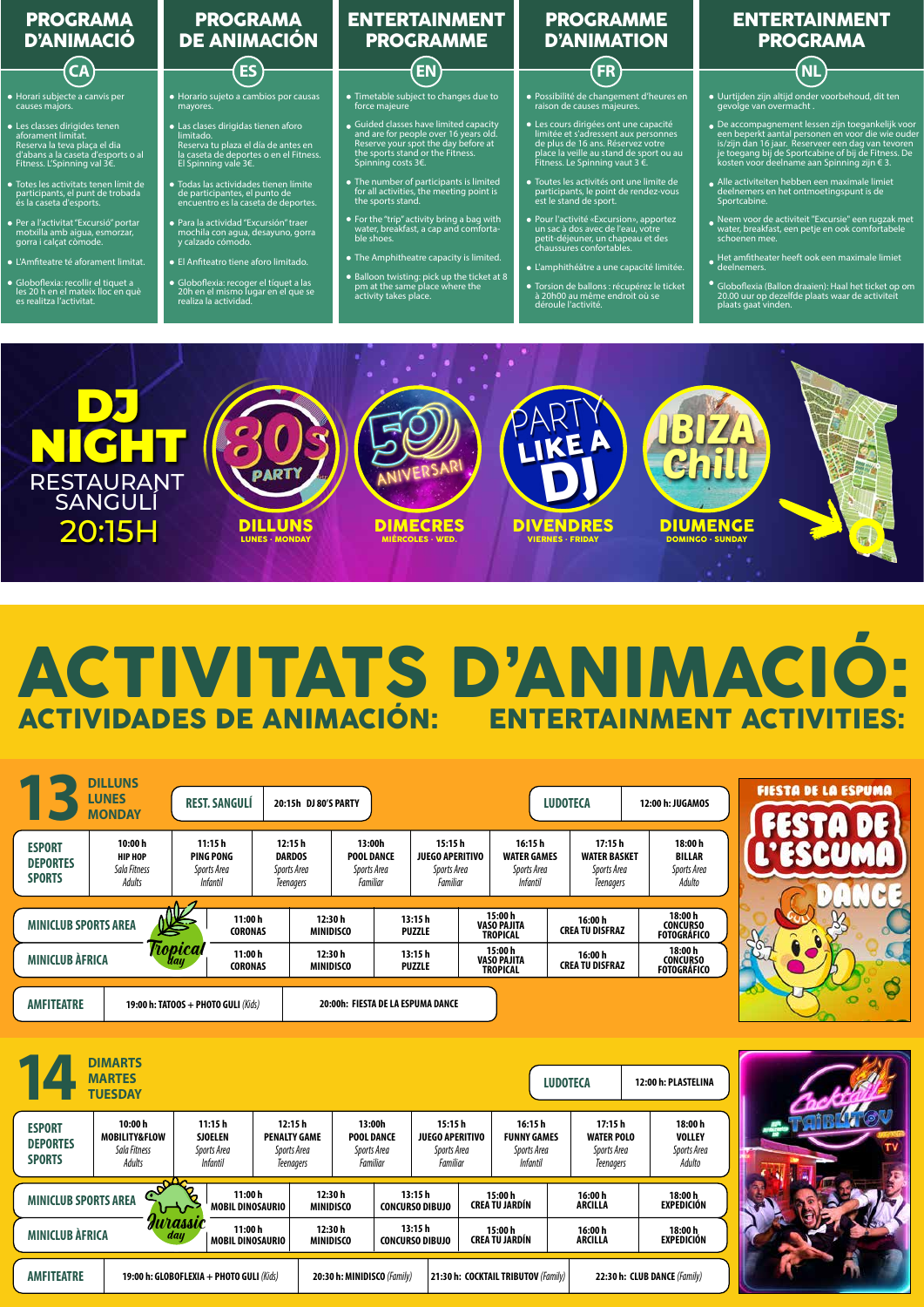









| <b>AMFITEATRE</b>                                                                             |                                                    |                                                           | 19:00 h: GLOBOFLEXIA + PHOTO GULI (Kids)                         |                             | 21:00 h: MINIDISCO (Family)<br>21:30 h: GLOW - MAG ALBERT (Family) |                                          |                                                             |                                   |                                                                                                                              | 22:30 h: CLUB DANCE (Family)       | 25.8<br>ALBER <sup>1-10</sup><br>濃磷<br>www.nexusmusica.com |                         |    |
|-----------------------------------------------------------------------------------------------|----------------------------------------------------|-----------------------------------------------------------|------------------------------------------------------------------|-----------------------------|--------------------------------------------------------------------|------------------------------------------|-------------------------------------------------------------|-----------------------------------|------------------------------------------------------------------------------------------------------------------------------|------------------------------------|------------------------------------------------------------|-------------------------|----|
|                                                                                               | <b>DIUMENGE</b><br><b>DOMINGO</b><br><b>SUNDAY</b> | <b>REST. SANGULÍ</b>                                      |                                                                  | 20:15h DJ: IBIZA CHILL      |                                                                    |                                          |                                                             |                                   | <b>LUDOTECA</b>                                                                                                              |                                    | 12:00 h: PLASTELINA                                        |                         |    |
| <b>ESPORT</b><br><b>DEPORTES</b><br><b>SPORTS</b>                                             | 10:00h<br><b>TONO</b><br>Sala Fitness<br>Adults    | 11:15h<br>TIRO CON ARCO<br>Sports Area<br><b>Infantil</b> | 12:15h<br><b>PENALTY GAME</b><br>Sports Area<br><b>Teenagers</b> |                             | 13:00h<br><b>POOL DANCE</b><br>Sports Area<br>Familiar             |                                          | 15:15h<br><b>JUEGO APERITIVO</b><br>Sports Area<br>Familiar |                                   | 16:15h<br>17:15h<br><b>BASKET</b><br><b>WATER GAMES</b><br>Sports Area<br>Sports Area<br><b>Infantil</b><br><b>Teenagers</b> |                                    | 18:00 h<br><b>TENNIS</b><br>Sports Area<br>Adulto          |                         |    |
| <b>MINICLUB SPORTS AREA</b>                                                                   |                                                    |                                                           | 11:00 h<br><b>UNICORNIOSY</b><br><b>MONSTRUOS</b>                | 12:30 h<br><b>MINIDISCO</b> |                                                                    | 13:15h<br><b>BINGO LOCO</b>              |                                                             | 15:00 h<br><b>DIBUJAMOS ELFOS</b> |                                                                                                                              | 16:00h<br><b>TALLER CAMISETAS</b>  | 18:00 h<br><b>TALLER ARCILLA FAM.</b>                      |                         |    |
| Fantasia<br><b>MINICLUB ÀFRICA</b><br>day                                                     |                                                    |                                                           | 11:00h<br><b>UNICORNIOS Y</b><br><b>MONSTRUOS</b>                | 12:30 h<br><b>MINIDISCO</b> |                                                                    | 13:15h<br><b>BINGO LOCO</b>              |                                                             | 15:00 h<br><b>DIBUJAMOS ELFOS</b> |                                                                                                                              | 16:00 h<br><b>TALLER CAMISETAS</b> | 18:00 h<br><b>TALLER ARCILLA FAM.</b>                      | <b>DE SANGULI SALOU</b> | WW |
| 19:00 h: TATT00S<br><b>AMFITEATRE</b><br>20:30 h: MINIDISCO (Family)<br>$+$ PHOTO GULI (Kids) |                                                    |                                                           |                                                                  |                             |                                                                    | 21:30 h: LA SIRENITA DE SANGULÍ (Family) |                                                             | 22:30 h: CLUB DANCE (Family)      |                                                                                                                              |                                    |                                                            |                         |    |